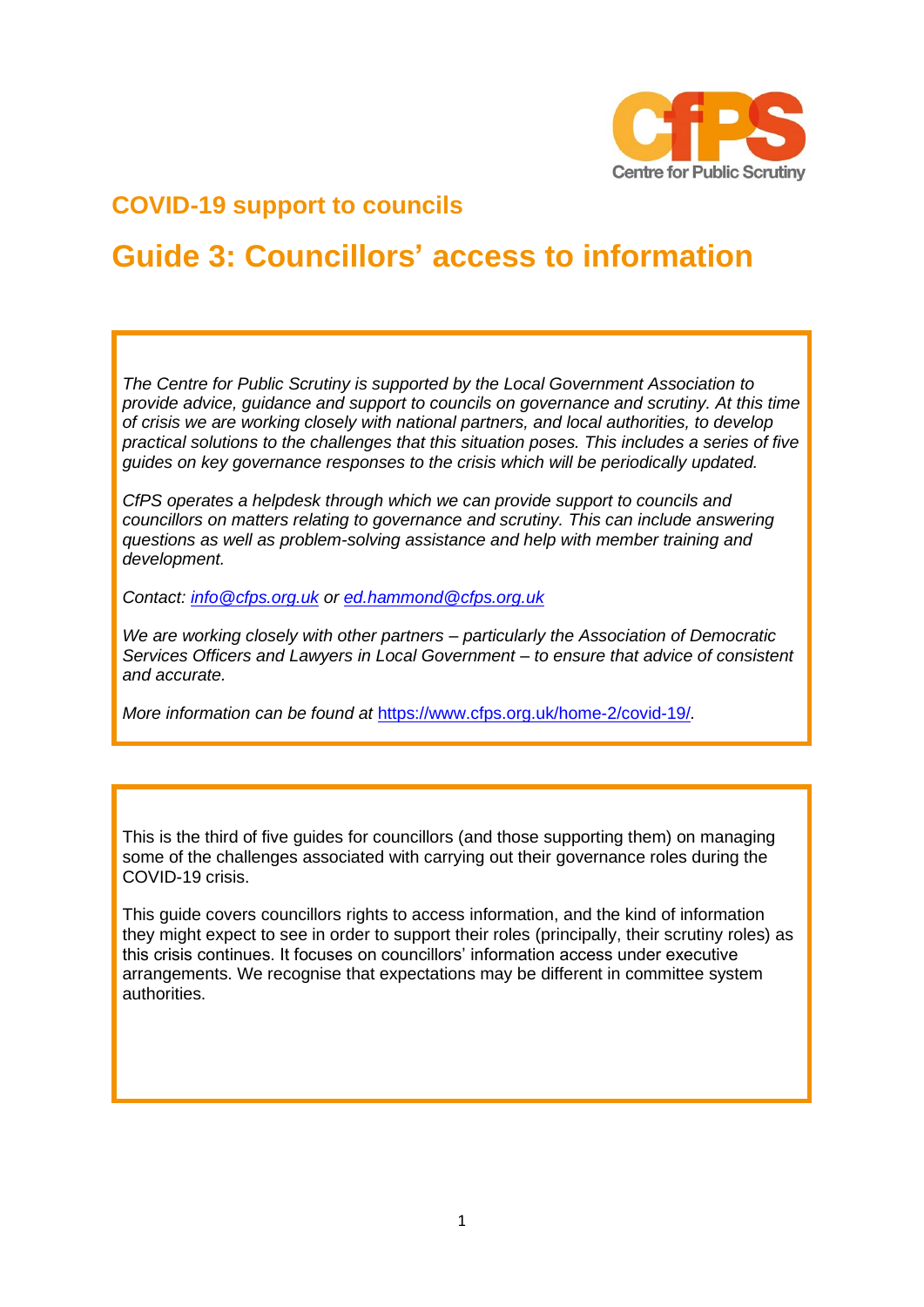## **Contents**

- **1. General principles**
- **2. Ways for councillors to proportionately access and query information**
- **3. Finding out information about the emergency response itself**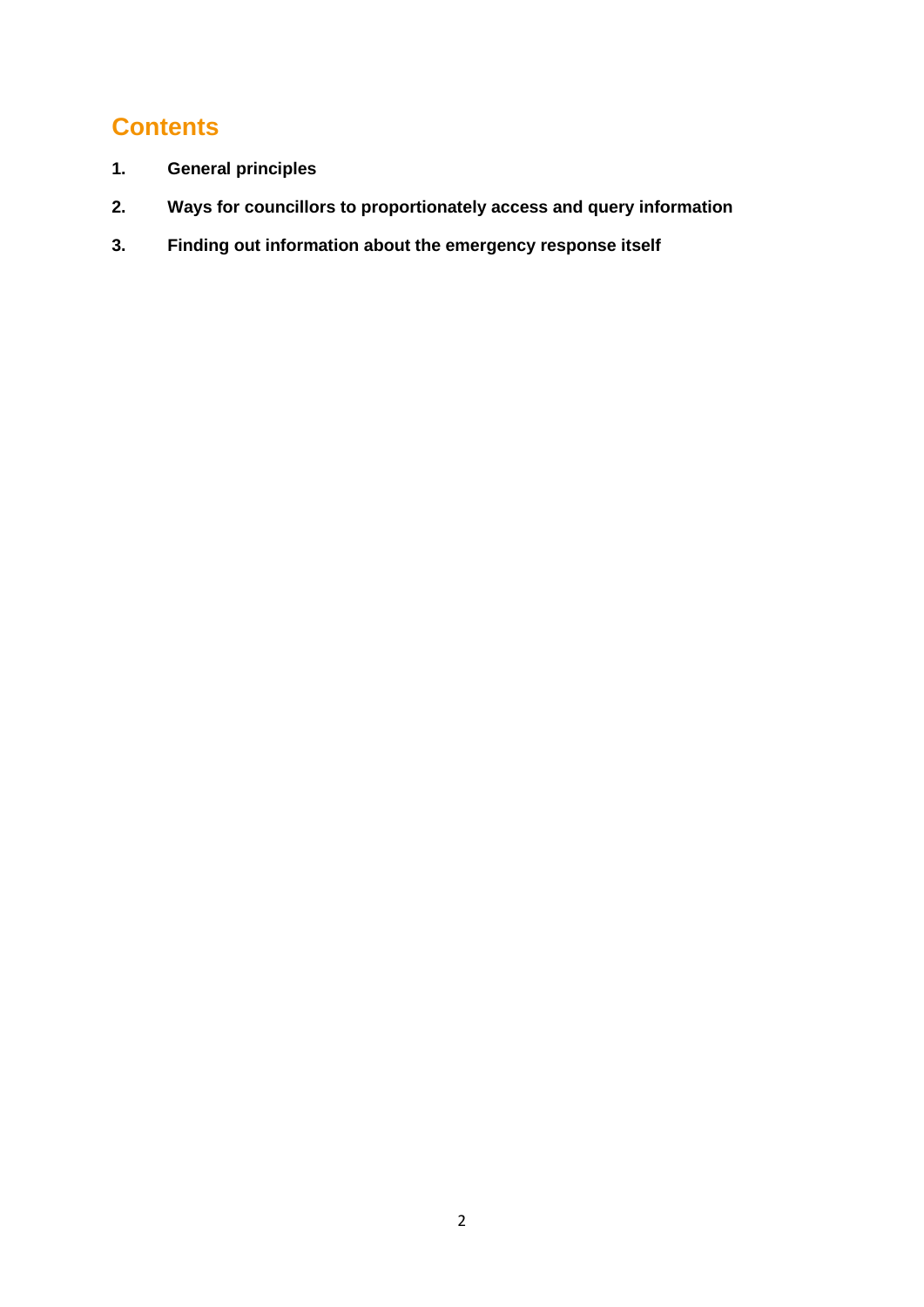## **1. General principles**

Scrutiny will still need access to information, at the right time and at the right way, in order to carry out its work. In a more general sense too, councillors will need information about the work the council is doing – to assure themselves about what is going on and to help them as they seek to support their residents.

Information sharing goes both ways. Councillors have always been an excellent source of information about what is going on in local communities. This is now even more the case. Councils will be able to learn a lot from close links with their members, who are likely to be active in supporting local voluntary activity as well as providing direct support to residents. Councils may therefore wish to establish mechanisms to gather and collate councillor insights for use by senior officers and members.

#### **2. Ways for councillors to proportionately access and query information**

Councils produce significant quantities of information all the time. The nature of this information, and its focus, will now be changing. Targets will have shifted, along with broader priorities. As a first step, councillors will need to understand what these changes involve in general terms – because it will help them to understand what this will mean for services on the ground in the coming months.

This is likely to involve information about staff redeployment.

Councils should be taking proactive steps to share information with councillors about these changes and shifts in emphasis.

#### **Questions councillors might ask on shifting priorities**

- What is happening with our children's services improvement plan (if we have one)?
- What are the impacts on our commissioning framework for adult social care, and similar services?
- What are our support arrangements for schools, and for children of school age, and for children looked after?
- What changes are we making to universal services like waste collection, and parks and open spaces?
- How are we supporting and protecting staff especially where they are key workers?
- What steps are we taking to vire money between budgets to handle these shifts in priority?